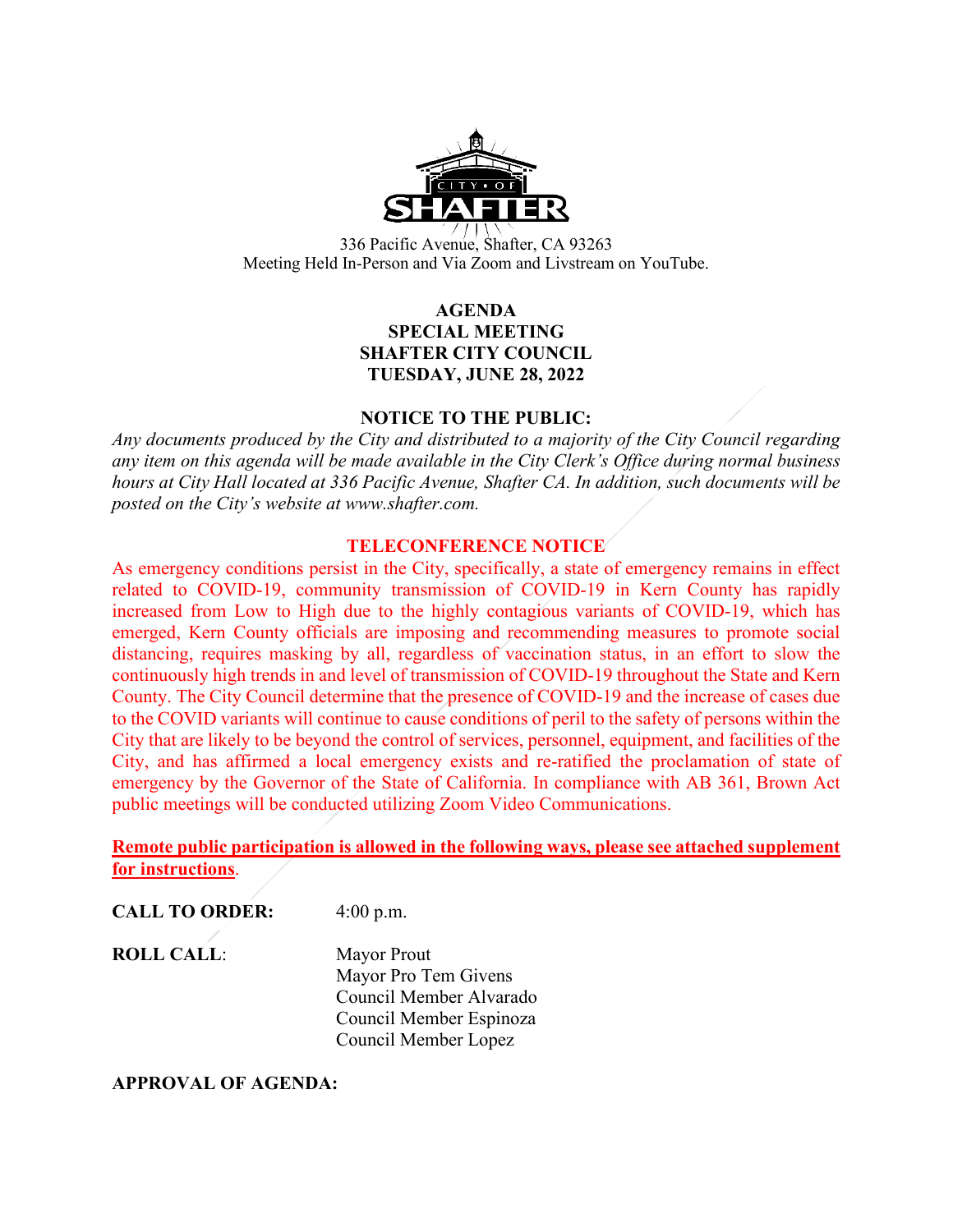Shafter City Council Agenda June 28, 2022 Page 2

## **PUBLIC COMMENT:**

*This portion of the meeting is reserved for persons wanting to address the Council only on matters listed on this agenda. Speakers are limited to five minutes unless additional time is needed for translation. Please state your name and address for the record before making your presentation.* 

## **RECESS:**

## **CLOSED SESSION**

1. **PUBLIC EMPLOYEE PERFORMANCE EVALUATION:** (Government Code 54957) Title: City Manager and City Attorney.

## **ADJOURNMENT:**

Should anyone challenge any proposed action which is the subject of a public hearing listed on this agenda, that person may be limited to raising those issues addressed at the public hearing described in this notice, or in written correspondence delivered to the City Council at or prior to this public hearing. Pursuant to the Americans with Disabilities Act, if you need special assistance to participate in a City Council Meeting, please contact the City Clerk at (661) 746-5000 prior to the meeting or time when special services are needed to allow City staff in making reasonable arrangements to provide you with access to the meeting. Any public record, relating to an open session agenda item, that is distributed within 24 hours prior to the meeting is available for public inspection in the City Clerk's Office at Shafter City Hall, 336 Pacific Ave., Shafter, CA 93263. This is to certify that this Agenda notice was posted at City Hall and the Police Dept. by 5:00 p.m., June 24, 2022. *Yazmina Pallares, S/S, City Clerk*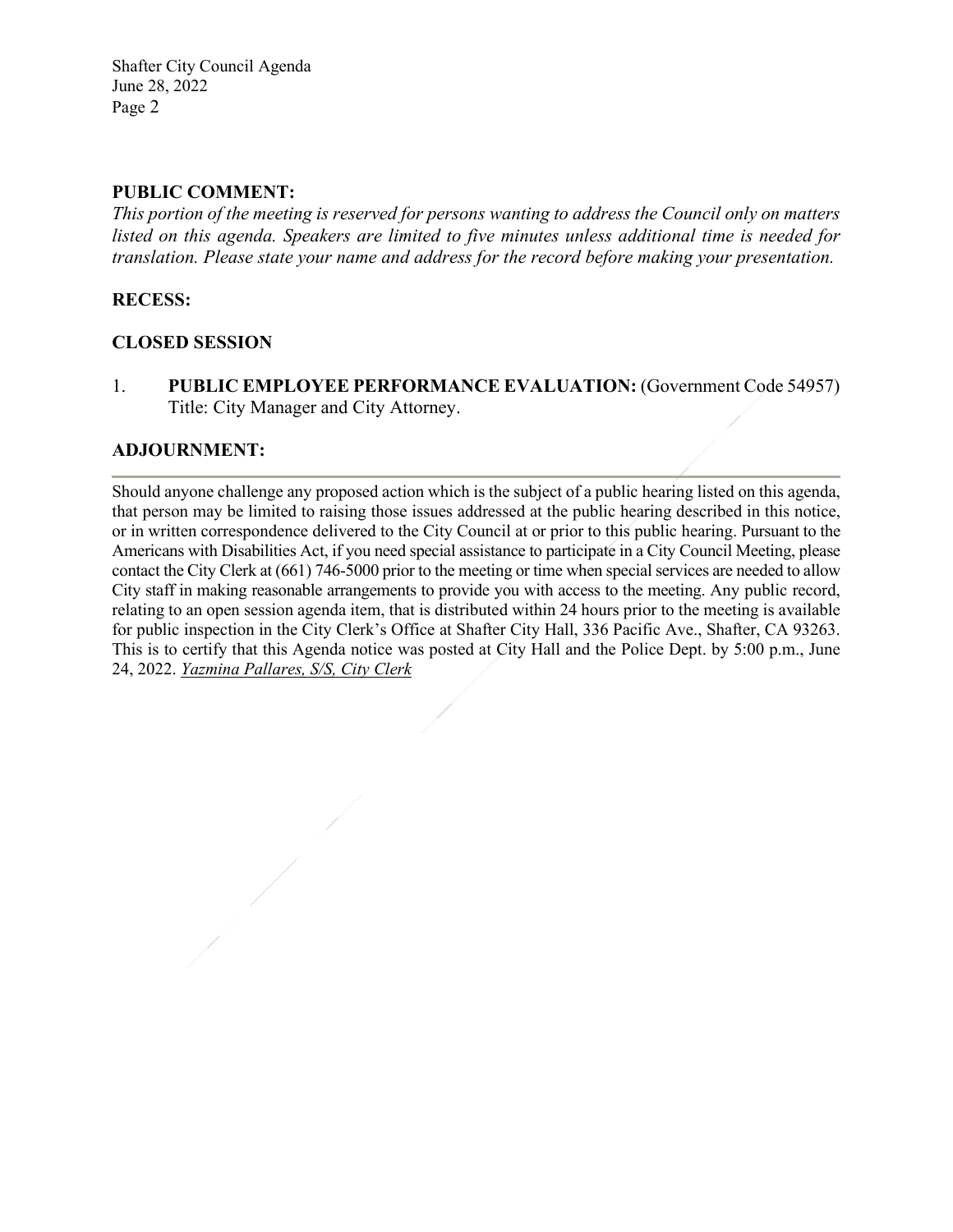Shafter City Council Agenda June 28, 2022 Page 3



# **AGENDA SUPPLEMENT SPECIAL MEETING SHAFTER CITY COUNCIL TUESDAY, JUNE 28, 2022**

# **THE JUNE 28, 2022 MEETING WILL BE CONDUCTED IN COMPLIANCE WITH AB 361**

In order to minimize the spread of the COVID 19 virus, please do the following:

- 1. You are strongly encouraged to observe the City Council meetings live via YouTube <https://www.youtube.com/user/CityofShafter/>
- 2. If you wish to make a comment on a specific agenda item or public comment, please submit your comment via email by **12:00 P.M. on Tuesday, June 28, 2022** to the City Clerk at [CityClerk@shafter.com](mailto:CityClerk@shafter.com)
- 3. If you wish to make a written comment to the City Clerk, 336 Pacific Avenue, Shafter, CA 93263.
- 4. If you wish to make a comment during the live meeting, callers must first register with the City Clerk at 661-746-5012 before the meeting begins to receive instructions and the callin number and code. Please call by 12:00pm on the day of the Council meeting to allow ample time for sign up. You will need to provide your name, phone number and the item number you wish to address.
- 5. All public comments are provided to the City Council and applicable Staff, for review and consideration by the Board prior to taking action on any matters listed on the agenda and are incorporated into the official record of the Council meeting.

The City of Shafter thanks you in advance for taking all precautions to prevent spreading the COVID 19 virus.